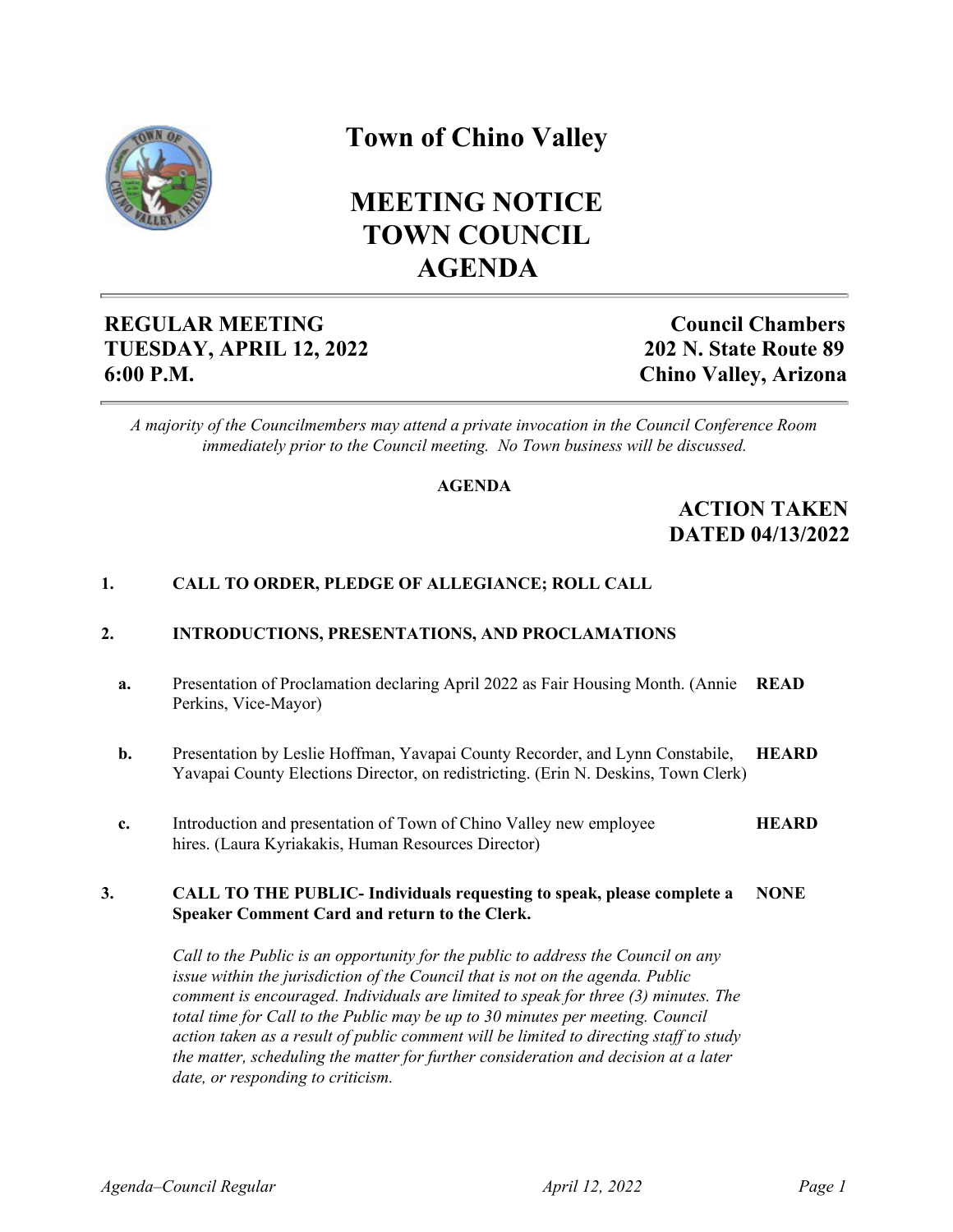## **4. CURRENT EVENT SUMMARIES AND REPORTS**

*This item is for information only. The Mayor, any Councilmember, or Town Manager may present a brief summary or report of current events. If listed below, there may also be a presentation on information requested by the Mayor and Council and questions may be answered. No action will be taken.*

| a. | Status reports by Mayor and Council regarding current events.                                                                                                                                                        | <b>REPORTED</b> |
|----|----------------------------------------------------------------------------------------------------------------------------------------------------------------------------------------------------------------------|-----------------|
| b. | Status report by Town Manager Cindy Blackmore regarding Town<br>accomplishments, and current or upcoming projects.                                                                                                   | <b>NONE</b>     |
| 5. | <b>CONSENT AGENDA</b>                                                                                                                                                                                                |                 |
|    | All those items listed below are considered to be routine and may be enacted by<br>one motion. Any Councilmember may request to remove an item from the Consent<br>Agenda to be considered and discussed separately. |                 |
| a. | Consideration and possible action to accept right-of-way dedications via<br>Resolutions 2022-1207, 2022-1208 and 2022-1209. (Frank Marbury, Public Works<br>Director/Town Engineer)                                  | <b>APPROVED</b> |
| b. | Consideration and possible action to approve the Memorandum of Understanding<br>with Arizona Public Service Company (APS) regarding the interim use of public<br>rights-of-way. (Erin N. Deskins, Town Clerk)        | <b>APPROVED</b> |
| c. | Consideration and possible action regarding the March 22, 2022, regular meeting<br>minutes. (Erin N. Deskins, Town Clerk)                                                                                            | <b>APPROVED</b> |

## **6. ACTION ITEMS**

*The Council may vote to recess the public meeting and hold an Executive Session on any item on this agenda pursuant to A.R.S. § 38-431.03(A)(3) for the purpose of discussion or consultation for legal advice with the Town Attorney. Executive sessions are not open to the public and no action may be taken in executive session.*

**a.** Public Hearing and consideration and possible action to recommend approval of an **APPROVED** application from Controlling Person and Agent Kenneth Knock for a new Series 06 (Bar) Liquor License for Log Cabin, located at 18 Highway 89, Chino Valley. (Erin N. Deskins, Town Clerk)

## **Recommended Action:**

(i) Hold Public Hearing.

(ii) Recommend approval for a new Series 06 Liquor License for Log Cabin.